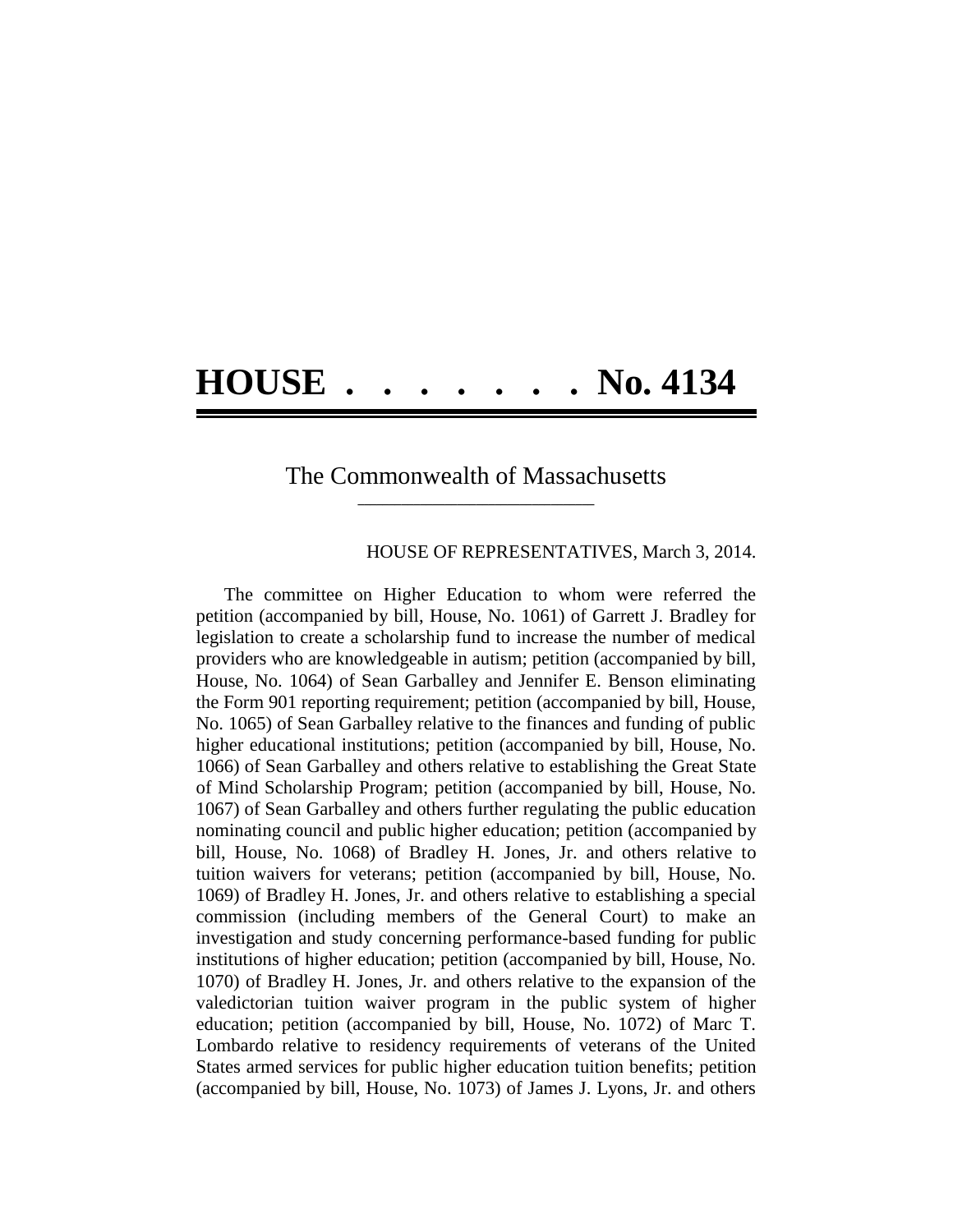relative to in-state tuition rates and fees at public institutions; petition (accompanied by bill, House, No. 1074) of John J. Mahoney relative to borrowing by universities and community colleges through the Massachusetts Development Finance Agency; petition (accompanied by bill, House, No. 1078) of Denise Provost and others relative to the eligibility of students for in-state tuition rates and fees at public higher educational institutions; petition (accompanied by bill, House, No. 1081) of Tom Sannicandro, Michael O. Moore and Chris Walsh relative to establishing a special commission (including members of the General Court) to make an investigation and study of debt incurred by students attending higher education institutions; petition (accompanied by bill, House, No. 1084) of Theodore C. Speliotis relative to the John and Abigail Adams scholarship program; petition (accompanied by bill, House, No. 1086) of David B. Sullivan and others for legislation to maintain faculty and college excellence in the Commonwealth; petition (accompanied by bill, House, No. 1088) of Martin J. Walsh, Ellen Story and Thomas J. Calter for legislation to provide full student representation on the University of Massachusetts Board of Trustees; petition (accompanied by bill, House, No. 1089) of Martin J. Walsh for legislation to designate the student center at the University of Massachusetts at Boston as the George V. Kenneally, Jr., Student Center; petition (accompanied by bill, House, No. 1090) of Steven M. Walsh establishing a tuition-free program within the Board of Higher Education for teachers and paraprofessionals; petition (accompanied by bill, House, No. 3310) of Jason M. Lewis and others for legislation to require disclosures of conflicts of interest in academic institutions; petition (accompanied by bill, House, No. 3347) of Carolyn C. Dykema and Thomas J. Calter for legislation to establish a managerial training program within the University of Massachusetts school of management for state employees with management or oversight roles; petition (accompanied by bill, House, No. 3348) of Sean Garballey and others for legislation to provide higher education tuition and fee waivers for certain veterans; petition (subject to Joint Rule 12) of Daniel B. Winslow and others for legislation to award loans with discounted interest rates to students who attend certain colleges or universities, reports recommending that the accompanying order (House, No. 4134) ought to be adopted.

For the committee,

TOM SANNICANDRO.